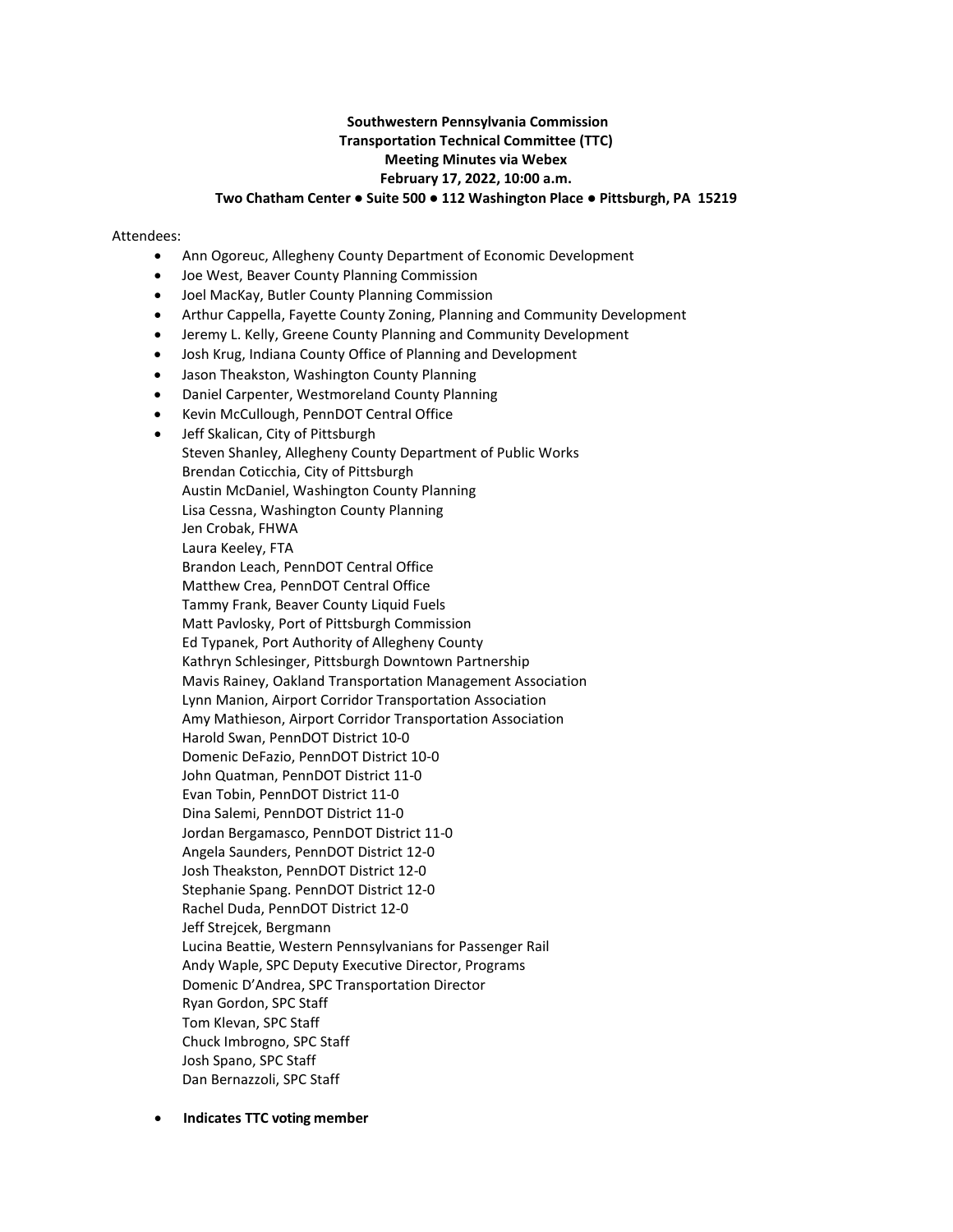#### Attendees Cont'd:

 Ronda Craig, SPC Staff Erika Eagan, SPC Staff Lillian Gabreski, SPC Staff Anthony Hickton, SPC Staff Erin Kepple Adams, SPC Staff Greg Shermeto, SPC Staff Dave Totten, SPC Staff Sara Walfoort, SPC Staff John Weber, SPC Staff

# 1. **Call to Order**

Andy Waple called the meeting to order at 10:00 a.m. with a roll call for the TTC members.

#### 2. **Public Comment**

There was no public comment.

# 3. **Action on January 20th TTC Meeting Minutes**

A motion was made by Joe West and seconded by Jeremy Kelly to approve the minutes of the January 20<sup>th</sup> TTC meeting.

# 4. **FHWA/PennDOT Central Office, Program Center Report from Kevin McCullough, PennDOT Central Office, Jen Crobak, FHWA, and Laura Keeley, FTA**

Jen Crobak and Laura Keeley gave a presentation on the SPC Transportation Management Area (TMA) Certification Review, starting with Laura Keeley introducing the review. FTA and FHWA are required to review and certify the planning practices with in the SPC TMA to determine how the region follows Federal laws and regulations. The TMA's are any metropolitan area with a population of over 200,000 people. This review takes place every 4 years, with FHWA and FTA jointly conducting the review. The review process kicks off with a desk review, in which several documents are requested for assessment. This is normally followed up with a site review, however this year it was done virtually through Microsoft Teams. The site review was attended by MPO staff, PennDOT districts, Central Office Staff, and Transit Staff. This was followed by a public presentation at the joint Transportation Technical Committee/Transit Operators Meeting in July in order to gather feedback on the planning process, in which comments and participation was helpful in developing the report written jointly by FHWA and FTA and presenting these findings.

Laura then went over the findings of the review, noting that it found that the transportation process substantially meets Federal requirements. THWA and FTA have certified the SPC planning process, with 15 commendations, 10 recommendations, and no corrective actions. Jen Crobak went over the details of the findings, starting with the 3 C's of the transportation planning process. The review gave a commendation that the 2019 MOU clearly explain the roles and responsibilities for reach agency and satisfies the requirements of 23 CFR 430.314(h), while recommending to develop standard operating procedures for how significant planning documents are developed and document how SPC's transportation planning committees function and interact. It was also recommended that SPC ensures that the region's strong planning practices can be carried forward into the future by developing documentation of standard operating procedures and capturing institutional knowledge for the future. The next findings covered the Transportation Improvement Program (TIP) and the Long Range Transportation Plan (LRTP), which was given commendations on the SPC's collaborative TIP process, the excellent visualization tools, and the early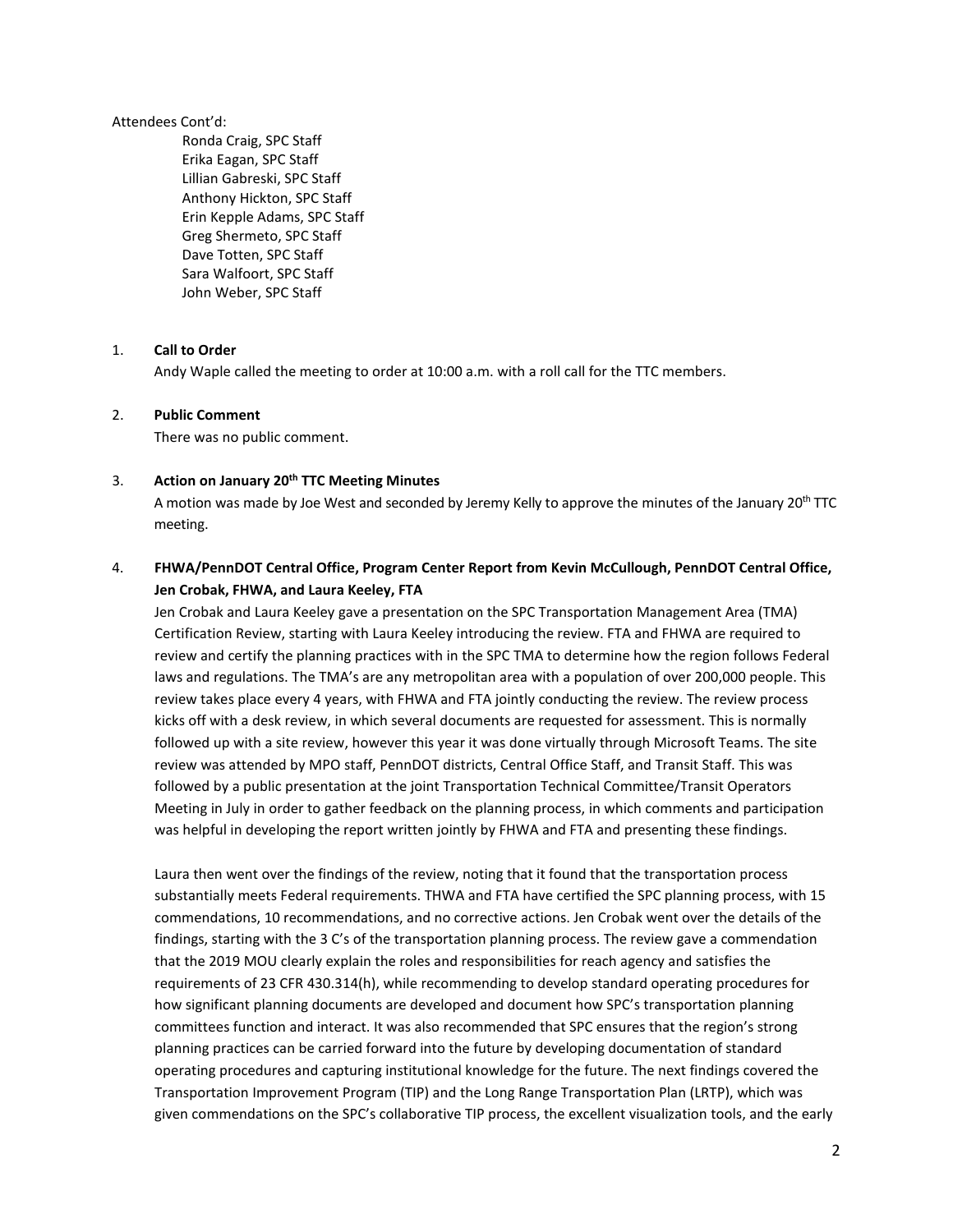initiation of the 2023 TIP development process for Transit Projects and active role and responsibility for the transit portion of the Pittsburgh TIP. Other commendations included the identification of needs for bridges and pavements to determine illustrative tradeoffs and examine the funding gap throughout the life of the LRTP, as well as the development of a landslide susceptibility model. It was recommended that PennDOT collaborate with Districts and MPO's to develop training and additional guidance on how to use BAMS/PAMS in the planning process, while also recognizing that SPC and the PennDOT districts are still evaluating how to best incorporate BAMS/PAMS into the planning process.

Laura Keeley then discussed multimodal planning, noting the multiple commendations for SPC in this category. Commendations were made for data collection and analysis included in the design of the SmartMoves ArcGIS map with respect to the transit planning layer, as well as making clear that the intentional use of data will guide the future direction of transit development. Commendations were also made for development of the Regional Active Transportation Plan for Southwestern Pennsylvania, as well as continued support of national, state, and local freight planning initiatives and activities, and for developing a stand-alone freight plan that integrates all transportation modes (truck, rail, air, water) in the region. Jen Crobak then spoke on transportation safety, giving a commendation on the well-established safety program which includes the Safety Action Plan, crash trend monitoring, and active involvement in PA's Strategic Highway Safety Plan update and various steering committees. She also gave recommendations to establish and document a formal process or processes and timeframe to identify, study, and prioritize HSIP projects, as well as incorporating benefit-cost analysis in the Safety Action Plan for completed projects. Jen also recommended developing and incorporating "safe system" strategies as part of future project assessments and selection. Jen Crobak next reviewed congestion management and operations, first giving commendations to SPC for their unique approach to the CMP which provides a comprehensive data platform to identify corridors of interest, track operational data and performance measures, and facilitate project selection and evaluation. There was also a commendation for how SPC's ROP balances the diverse input and needs of stakeholders n the region, across seven thematic priorities, as well as SPCs Regional Traffic Signal Program. Jen also gave two recommendations for the congestion management and operations, one for the consideration of expanding CMP documentation and formalizing the process by which the SMP, as well as its component corridors and strategies, change over time, and another recommendation to consider introducing additional performance measures to the CMP which capture the impact of active mobility and transit usage.

Jen Crobak then mentioned next steps for the review, which involves meeting with MPO and PennDOT staff to prioritize the recommendations laid out and to discuss how they could be integrated into work currently underway throughout the region. FHWA and FTA will help to provide technical assistance to support that work. Jen thanked the many people who participated in the public meetings, as well as in the joint meeting, mentioning it provided excellent feedback with what is working well in the region. Any additional questions can be sent to either Jen or Laura for additional information.

Kevin McCullough then discussed the bipartisan infrastructure bill, as well as the future of additional allocations to the region. He first discussed that with the recent passing of the IIJA, it has provided the districts with additional funding. This funding was been accounted for, and some of the funding includes funds for the current fiscal year, making it current TIP funding. Central Office has been working with Federal Highways on the best way to utilize and show how the districts are utilizing these funds. Each district will present their fiscal year funding for IIJA with a separate fiscal constraint chart, which only shows the additional funding, and then will show their regular fiscal constraint charts separately. The reason for this is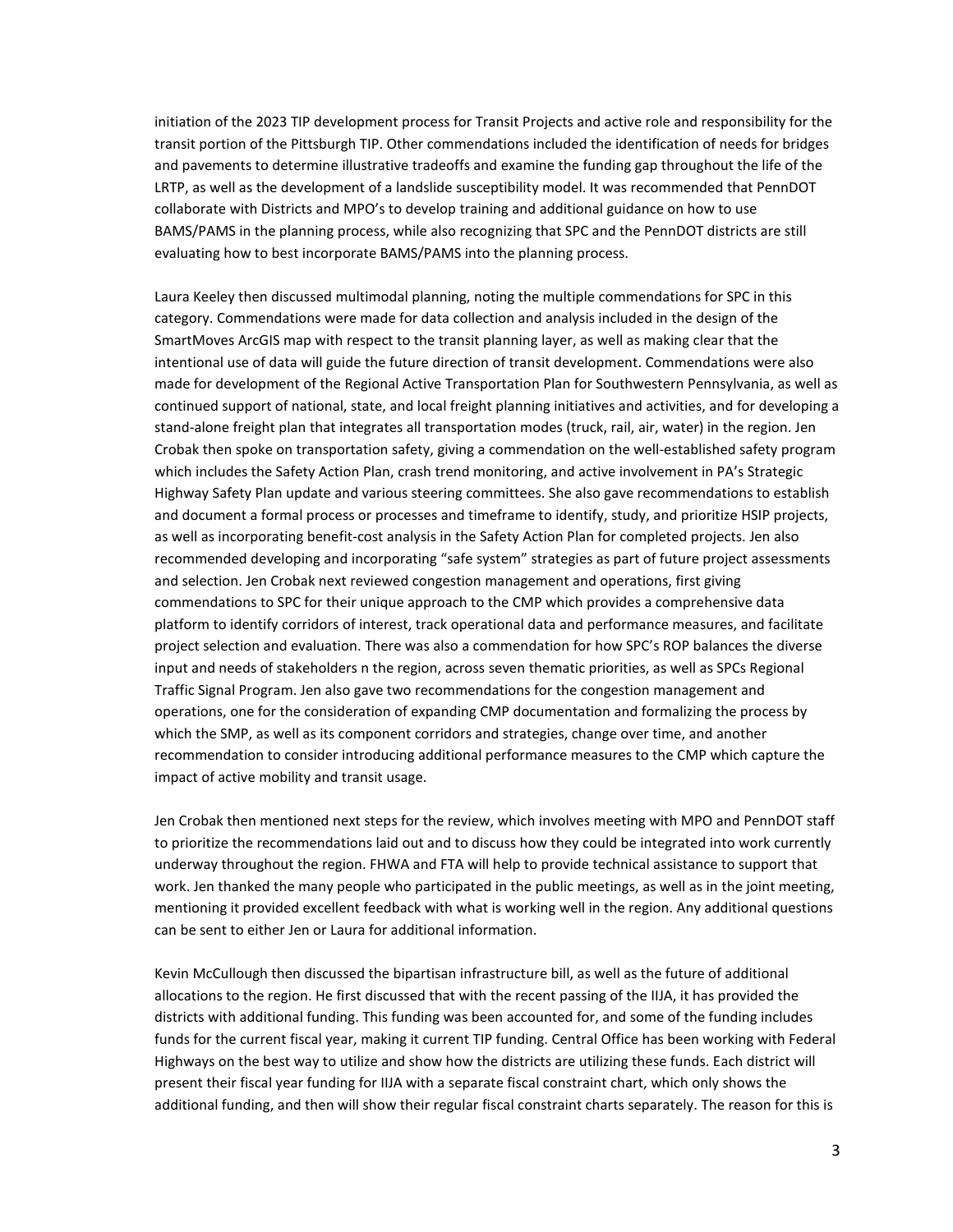just to show what the additional funds will be used for and so we can review the charts with Federal Highways and at the Program Center with SPC in order to track all the IIJA funds. The funds will first go through programming, and to make sure it goes through the Memorandum of Understanding for both SPC and PennDOT, and then will be distributed out to a number of different projects in each district. The separate modification charts will make it easier to track for everyone involved. This is only the first round of IIJA funding, the formula funding which includes NHPP, STP, etc. types of funding. There are also formula funds such as STU, STP, Off-System Bridges, and STP Urban funding that Central Office is still anticipating, and guidance for those funds was sent out for review yesterday, which will bring additional funding to next months TTC meeting for appropriate projects. Kevin also mentioned that not all the IIJA funds have been allocated so far, and there will be line items for each district which highlight the remaining IIJA funds for each district. The current goal is to have all funds allocated to projects by the end of April. Most of the allocations will be seen from each district today, with additional allocations in March, and potentially some small leftovers programmed for April. After the programming is complete, the next steps will be to get the obligation authority, with the funds loaded into necessary databases and then to submit eSTIP's and 4232's for the projects for Federal authorization. These steps should only take a few weeks, and then the projects will be ready to go.

Kevin also discussed the Fern Hollow bridge collapse, mentioning that he won't get into the details of the collapse, as everyone has already heard about it, but mentioning that there is misinformation out there about how the project was funded and programmed. The project will not be coming in front of TTC for action or modification, as the actions on the project were taken at a statewide level due to the emergency nature of the project. The funds were made available due to the new fiscal year IIJA funding, and Central Office is partnering with SPC to make sure there is no impact to any regionally funded projects. In turn, Central Office has worked with FHWA and the City to approve a total of \$25.3 million of NHPP SPIKE funds (\$25 million for construction, \$100k for planning and engineering, utilities, and right of way each). Details on construction and timing are unknown at the moment, and Kevin mentioned that the District may have more information on design build details, but obviously the project is being expedited as much as possible. Kevin also mentioned that NTSB was still investigating the cause of the collapse, and would not speculate on the primary cause of the collapse.

#### 5. **Action on Modifications to the 2021-2024 TIP**

Kevin McCullough mentioned again that the action of modifications is different this month due to the IIJA modifications. Work was done between Federal Highway, Central Office, and SPC to make sure the MOU is followed while adding the additional funding to each district, and the charts will show individually what each district is doing with their IIJA funds and how they are adding it to each chart. Each project has to go through the same modification review as normal projects, and each chart will establish a line item for additional IIJA funds.

#### A. PennDOT District 10-0 IIJA Modifications

Harold Swan went over nine amendments and one administrative action for PennDOT District 10-0. The first amendment was for the IIJA SPC District 10-0 Reserve Line Item. This reserve line item is for Federal IIJA funds that are additional to the region. The second amendment was for a bridge replacement project which carries US 422 eastbound and westbound over Two Lick Creek in White Township, Indiana County. The district requests to add construction and program \$9,827,000 (100% Federal utilizing toll credits) in FFY 2022. The source will be the IIJA SPC District 10 Reserve Line Item. The third amendment was for a bridge replacement project which carries SR 3039 (Anthony Run Road) over Anthony Run in Armstrong Township,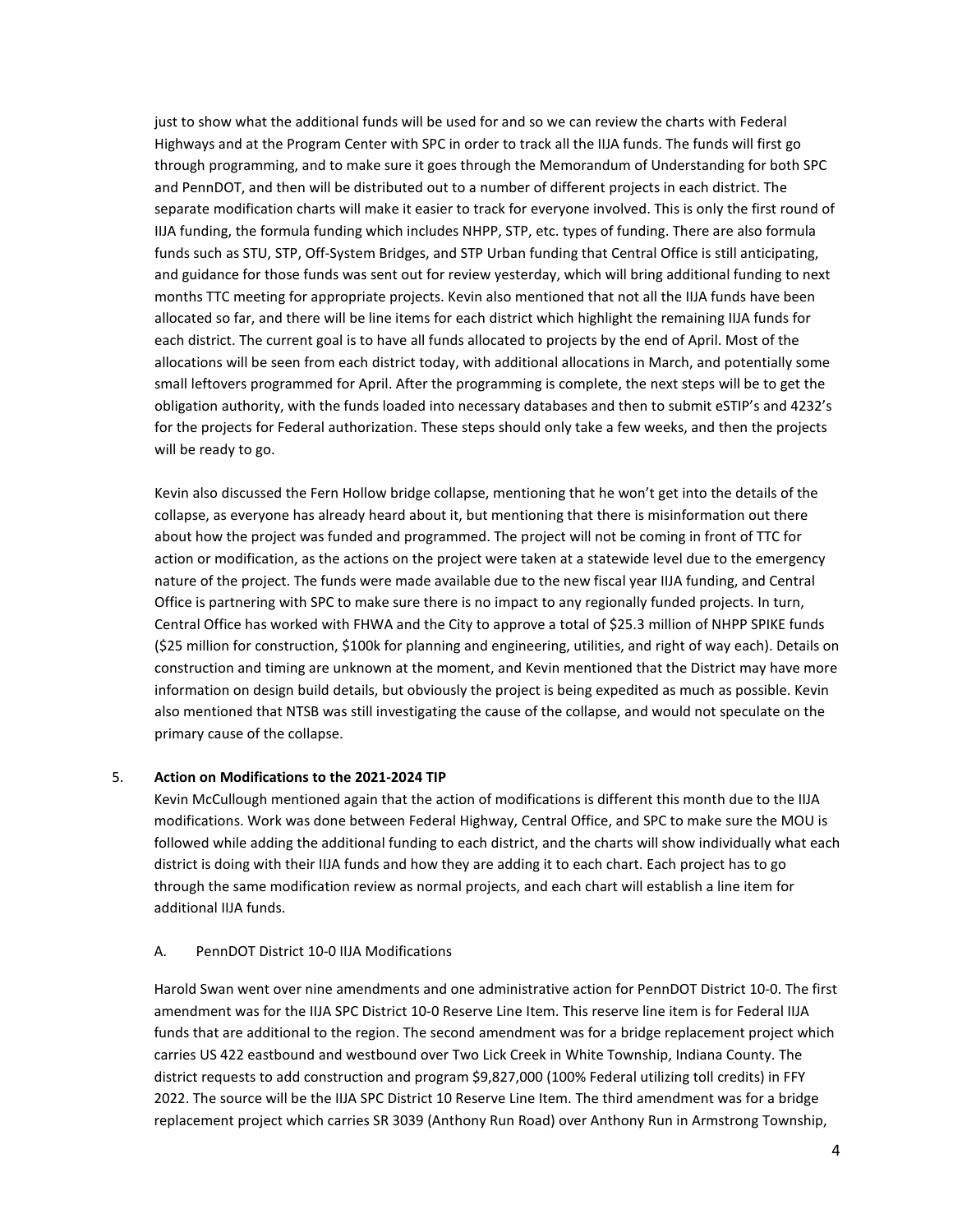Indiana County. The district requests to add preliminary engineering and program \$260,949 (100% Federal utilizing toll credits) in FFY 2022. The source will be the IIJA SPC District 10 Reserve Line Item. The fourth amendment was for a bridge replacement project which carries Township Road #584 (Geibel Road) over Bonnie Brook in Summit Township, Butler County. The district requests to add preliminary engineering and program \$280,000 (100% Federal utilizing toll credits) in FFY 2022. The source will be the IIJA SPC District 10 Reserve Line Item.

The fifth amendment was for a bridge replacement project which carries SR 1045 (Locust Lane) over Broadhead Run in Canoe Township, Indiana County. The district requests to add preliminary engineering and program \$336,800 (100% Federal utilizing toll credits) in FFY 2022. The source will be the IIJA SPC District 10 Reserve Line Item. The sixth amendment was for a bridge replacement project carries SR 2012 (River Road) over Blacklick Creek in East Wheatfield Township, Indiana County. The district requests to add preliminary engineering and program \$336,800 (100% Federal utilizing toll credits) in FFY 2022. The source will be the IIJA SPC District 10 Reserve Line Item. The seventh amendment was for a bridge replacement project which carries SR 2012 over Mardis Run in Buffington Township, Indiana County. The district requests to add preliminary engineering and program \$295,400 (100% Federal utilizing toll credits) in FFY 2022. The source will be the IIJA SPC District 10 Reserve Line Item. The eighth amendment was for a bridge replacement project carries SR 3007 (Clarksburg Road) over Blacklegs Creek in Conemaugh Township, Indiana County. The district requests to add preliminary engineering and program \$295,400 (100% Federal utilizing toll credits) in FFY 2022. The source will be the IIJA SPC District 10 Reserve Line Item. The ninth amendment was for a bridge replacement project which carries SR 3010 (Rearick Road) over Blacklegs Creek in Young Township, Indiana County. The district requests to add preliminary engineering and program \$281,500 (100% Federal utilizing toll credits) in FFY 2022. The source will be the IIJA SPC District 10 Reserve Line Item.

The first administrative action was for a preventative maintenance project which includes resurfacing, milling of the existing bituminous wearing courses, bituminous patching, paving, leveling, binder and wearing courses, minor drainage and guide rail upgrades, deck repairs to four structures, and other miscellaneous construction along PA 28 from approximately SR 3023 (Iron Bridge Road) to approximately US 422 in North Buffalo, South Buffalo, and East Franklin Townships, Armstrong County. The district requests to increase construction and add \$4,488,000 (100% Federal utilizing toll credits) in FFY 2022 to cover a low bid cost increase and compress the cash flow of this phase. The source will be the IIJA SPC District 10 Reserve Line Item.

Josh Krug made a motion to approve the amendments and administrative action from PennDOT District 10- 0, which was seconded by Joe West. The motion was approved unanimously.

#### B. PennDOT District 11-0 IIJA Modifications

John Quatman went over the nine amendments and five administrative actions for PennDOT District 11-0. The first amendment was for the District 11-0 IIJA Line Item. This line item will be used at numerous locations from within District 11, and will add additional IIJA funds to the SPC Region. The second amendment was for a bridge preservation project, located on several ramps on PA 885 & SR 8004 over I-376 in the City of Pittsburgh, Allegheny County. The district requests to advance construction to FY 2022 for cash flow utilizing 2022 IIJA fund, with the source of funding coming from the District 11 IIJA Line Item. The third amendment was for an interchange improvement to address the existing bottleneck conditions on SR 28 (Allegheny Valley Expressway) at Highland Park Bridge Interchange (S.R. 8050) between Highland Park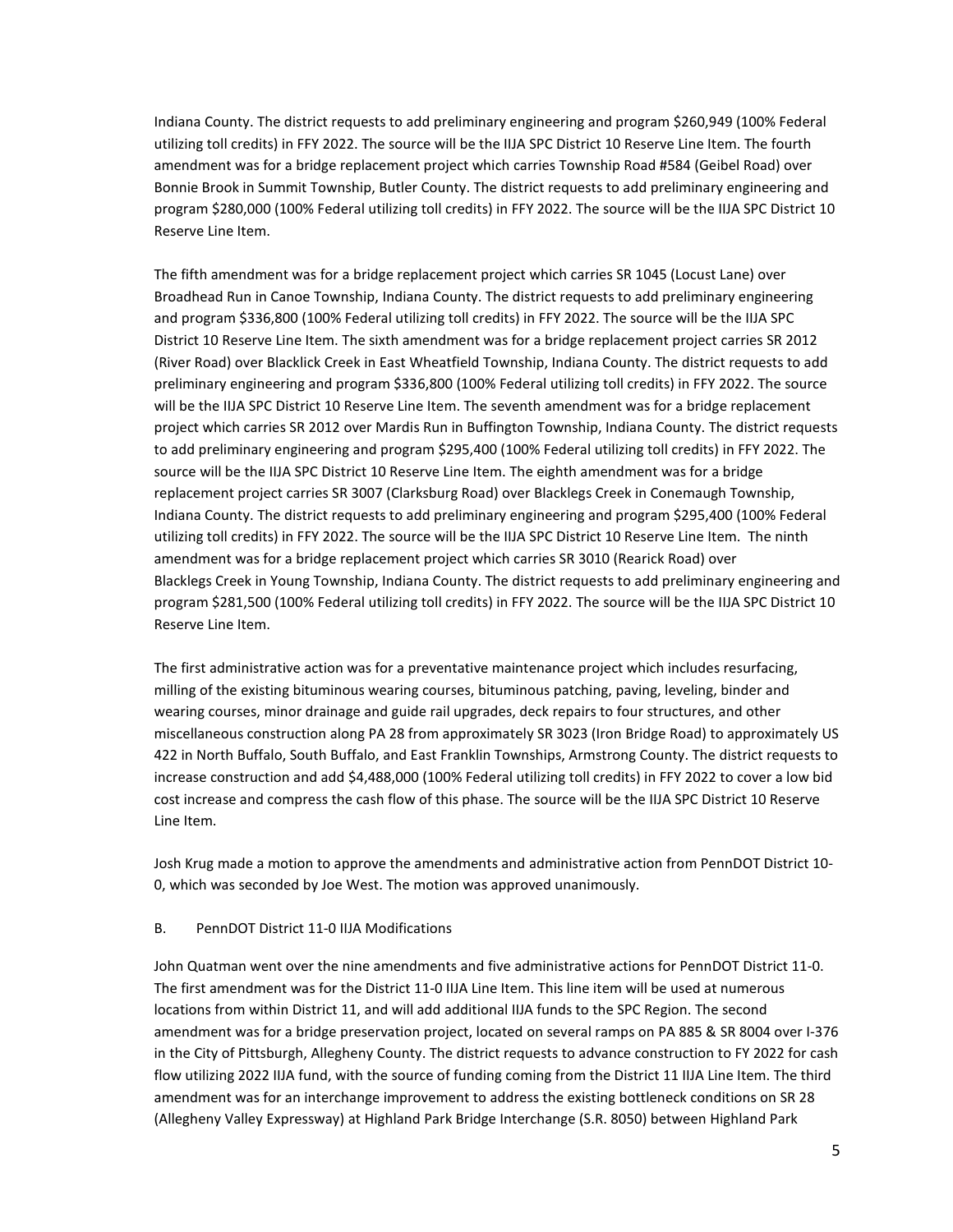Bridge Road (S.R. 1005) and the associated ramps (SR 8952 and 8082) in Aspinwall, Fox Chapel, Sharpsburg, O'Hara and City of Pittsburgh in Allegheny County. The district requests to advance construction to FY 2022 for cash flow utilizing 2022 IIJA fund, with the source of funding coming from the District 11 IIJA Line Item.

The fourth amendment was for a bridge preservation project, located on Maple Ave Bridge over North Charles St., City of Pittsburgh, Allegheny County. The district requests the addition of IIJA funding to initiate design activities. The fifth amendment was for a bridge preservation project, located at Corley Street over Streets Run Creek, City of Pittsburgh, Allegheny County. The district requests the addition of IIJA funding to initiate design activities. The sixth amendment was for a bridge preservation project, located at Herron Ave Bridge over NSRC, CSX, and Busway in City of Pittsburgh, Allegheny County. The district requests the addition of IIJA funding to initiate design activities. The seventh amendment was for a bridge preservation project, located on Elizabeth Street Bridge over CSX RR and Gloster St., City of Pittsburgh, Allegheny County. The district requests the addition of IIJA funding to initiate design activities. The eighth amendment was for a bridge preservation project, located on Calera St. over Streets Run Creek in City of Pittsburgh, Allegheny County. The district requests the addition of IIJA funding to initiate design activities. The ninth amendment was for a bridge rehabilitation project, located on California Avenue over McClure Avenue and Eckert Street in the City of Pittsburgh, Allegheny County. The district requests the addition of IIJA funding to initiate design activities.

The first administrative action was for a mill/resurface, bridge preservation, minor widening for lane reconfiguration, ITS upgrade, green storm water feature, guiderail and signing, located on SR 28 from Delafield Ave northbound ramps to Harmar Township line in O'Hara Township, Aspinwall, Fox Chapel Borough, and City of Pittsburgh, Allegheny County. The district requests to advance construction to FY 2022 for cash flow utilizing 2022 IIJA fund, with the source of funding coming from the District 11 IIJA Line Item. The second administrative action was for the Armstrong Tunnel restoration project, located at the intersection of S. 10th Street and 2nd Avenue in the City of Pittsburgh, Allegheny County. The district requests to advance construction to FY 2022 for cash flow utilizing 2022 IIJA fund, with the source of funding coming from the District 11 IIJA Line Item. The third administrative action was for a bridge rehabilitation project, located on the bridge carrying 6th Street over the Allegheny River and 10th Street bypass. The bridge intersects with Fort Duquesne Boulevard, in the City of Pittsburgh, Allegheny County. The district requests to advance construction to FY 2022 for cash flow utilizing 2022 IIJA fund, with the source of funding coming from the District 11 IIJA Line Item.

The fourth administrative action was for a bridge preservation and mill and overlay project, located on SR 2037 and PA 130, from Electric Avenue to State Street in East Pittsburgh, Turtle Creek, Wilmerding, and Monroeville, Allegheny County. The district requests to advance construction to FY 2022 for cash flow utilizing 2022 IIJA fund, with the source of funding coming from the District 11 IIJA Line Item. The fifth administrative action was for a lane widening and signal upgrade project, located on SR 50 (Washington Pike) from Thoms Run Road to Mayer Street in Collier Township, Allegheny County. The district requests to advance construction to FY 2022 for cash flow utilizing 2022 IIJA fund, with the source of funding coming from the District 11 IIJA Line Item.

Ann Ogoreuc made a motion to approve the amendments and administrative actions from PennDOT District 11-0, which was seconded by Joe West. The motion was approved unanimously.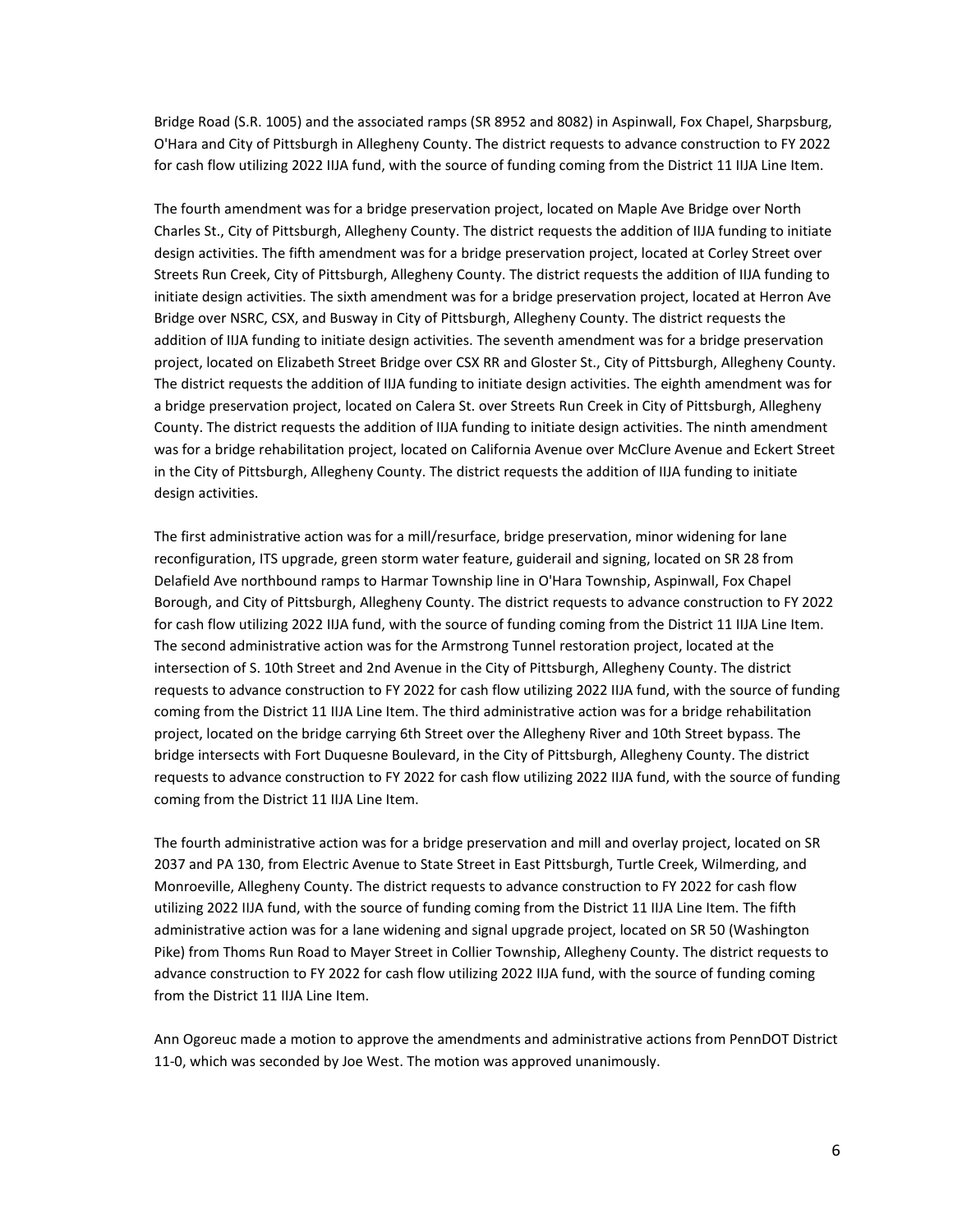# C. PennDOT District 12-0 IIJA Modifications

Josh Theakston went over the one amendment and eleven administrative actions for PennDOT District 12-0. The first amendment was for the reserve line item for housing remaining IIJA funds for future use. The first administrative action was for the replacement of the structure carrying PA 21 (Roy E. Furman Highway) over PA 166, along with additional drainage elements incorporated, located in German Township, Fayette County. The district is requesting to advance construction funding to correspond with the project schedule and the projects let date, with the source of funding coming from additional IIJA funds that were added to the District 12 Highway/Bridge Line Item (MPMS# 76508). The second administrative action was for Phase 1 of the Morrisville Corridor Reconstruction and includes the widening of US 19 to 4 lanes, replacement of the 2-lane highway structure with a 4-lane structure and widening/replacing the rail structure to accommodate the additional lanes, located in Franklin Township, Greene County. The district requests the addition of the construction phase to the 2021 TIP to address a construction phase AUC that was incurred, with the source of funding coming from additional IIJA funds that were added to the District 12 Highway/Bridge Line Item (MPMS# 76508).

The third administrative action was for the construction of a Truck Climbing Lane on PA 356 from the Freeport Bridge to SR 4073 (White Cloud Road), located in Allegheny Township, Westmoreland County. The district requests the addition of the construction phase to the 2021 TIP to address a construction phase AUC that was incurred, with the source of funding coming from additional IIJA funds that were added to the District 12 Highway/Bridge Line Item (MPMS# 76508). The fourth administrative action was for the rehabilitation of the structure carrying PA 711 (Crawford Avenue) over the Youghiogheny River, State Route 1037 (South Water Street), and CSX Railroad, located in the City of Connellsville, Fayette County. The district is requesting to remove STP/A-185 funds from construction phase and replace with BRIP with a toll credit match; project was originally cash flowed across 2022 and 2023 but will be fully funded in FFY 2022. The Federal STP and State A-185 funds will be returned to the District 12 Highway/Bridge Line Item (MPMS# 76508). The fifth administrative action was for the replacement of the structure carrying SR 7204 (North Hewitt Avenue T-623) over Chartiers Creek, located in Canton Township, Washington County. The district is requesting to remove STP funds from construction phase and replace with BRIP with a toll credit match; project was originally cash flowed across 2022 and 2023 but will be fully funded in FFY 2022. The Federal STP funds will be returned to the District 12 Highway/Bridge Line Item (MPMS# 76508).

The sixth administrative action was for the replacement of the structure carrying SR 7302 over Catfish Creek (Tributary to Chartiers Creek), located in the City of Washington, Washington County. The district is requesting to remove STP funds from construction phase and replace with BRIP with a toll credit match; project was originally cash flowed across 2022 and 2023 but will be fully funded in FFY 2022. The Federal STP funds will be returned to the District 12 Highway/Bridge Line Item (MPMS# 76508). The seventh administrative action was for the replacement of SR 7207 (Valley View Road) over Chartiers Creek., located in Cecil Township, Washington County. The district is requesting to advance construction phase to correspond with project schedule using BRIP and STP funds in FFY 2022. The Federal STP and BRIP funds will be added from the District 12 Highway/Bridge Line Item (MPMS# 76508). The eighth administrative action was for the rehabilitation/replacement of the structure carrying SR 1010 (River Road) over Pumpkin Run, located in Rices Landing Borough, Greene County. The district is requesting to advance the construction phase to correspond with the project schedule from FFY 2023 and 2024 to FFY 2022. Federal BOF funds transaction will occur through the District 12 Highway/Bridge Line Item (MPMS# 76508).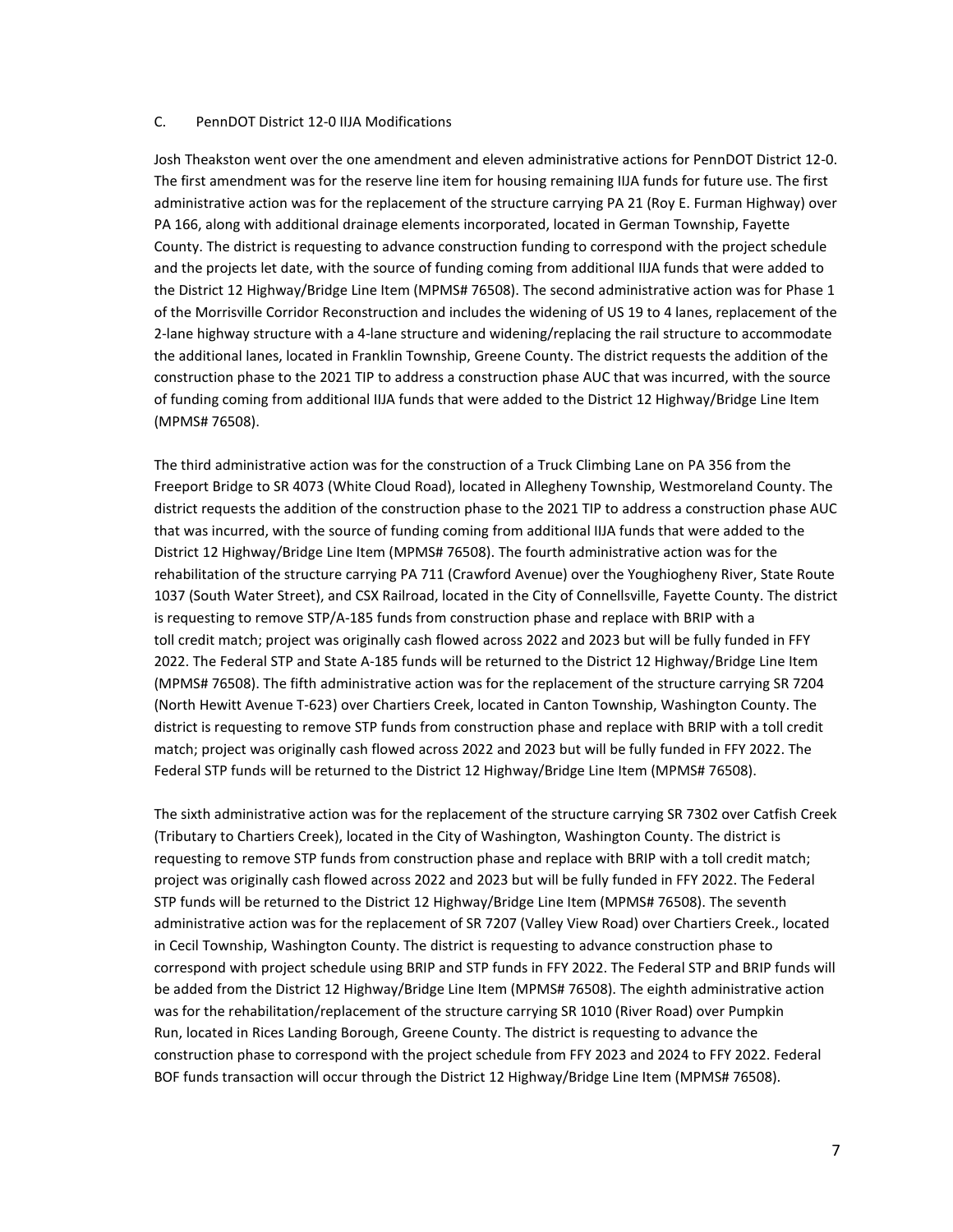The ninth administrative action was for improvements to the structure carrying SR 4041 (School Road) over Haymakers Run, located in Murrysville Borough, Westmoreland County. The district is requesting to advance the construction phase to correspond with the project schedule from FFY 2023 to FFY 2022. Federal BOF funds and State A-185 transaction will occur through the District 12 Highway/Bridge Line Item (MPMS# 76508). The tenth administrative action was for the rehabilitation of the structure carrying York Avenue over Mounts Creek, located in the City of Connellsville, Fayette County. The district is requesting to increase the construction phase of this project to the program in FFY 2022. The Federal BOF funds will be drawn from additional funding from the IIJA Transportation bill that was added to the District 12 Highway/Bridge Line Item (MPMS# 76508). The eleventh administrative action was for the rehabilitation/replacement of the structure carrying SR 4057 (Reed Road) over Brush Run, located in Buffalo and Hopewell Townships, Washington County. The district is requesting to advance the utility and right of way phase to correspond with the project schedule from FFY 2023 to FFY 2022.

Jeremy Kelly made a motion to approve the amendment and administrative actions from PennDOT District 12-0, which was seconded by Jason Theakston. The motion was approved unanimously.

## D. PennDOT District 10-0

Harold Swan went over two administrative actions for PennDOT District 10-0. The first administrative action was for a safety improvement project which includes adding through lanes along the length of the project, turn lanes at various intersections, side road improvements, the addition of service roads for access control, drainage and guide rail upgrades, signal replacement, signage, and pavement markings along PA 228 (Mars Crider Road) from 500 feet east of its intersection with SR 3015 (Mars Valencia Road) to 1.0 mile east of its intersection with SR 3007 (Three Degree Road). Also included are sidewalks, Americans with Disabilities Act (ADA) ramps, bicycle consideration, and the addition of a roundabout on Three Degree Road in Adams Township, Butler County. The district requests to increase construction and add \$7,633,000 (100% State) in FFYs 2025 and 2026 for incorporated utility relocation work in the construction phase, additional off-site wetland and stream mitigation, changes to project pavement design, a retaining wall, plan changes associated with ongoing adjacent site development, and various increases of anticipated unit costs for material items. The source will be surplus construction funds from Margaret Road Intersection. Construction for Margaret Road Intersection will be fully funded on the Draft 2023-2026 TIP. The second administrative action was for a safety improvement project includes signal replacement, installation of turn lanes, and corridor improvements to enhance safety and reduce congestion along PA 68 from Township Road #425 (Stevenson Road) to SR 3007 (Meridian Road/Benbrook Road) in Connoquenessing and Butler Townships, Butler County. The district requests to increase final design and add \$276,889 (80% Federal and 20% State) in FFY 2022 due to discoveries made during the Design Field View that include utility conflicts impacting design, the development of a post-construction stormwater management plan, and updates to the right-ofway plan. The source will be construction funds from the same project. The District also requests to increase construction and add \$2,187,500 (80% Federal and 20% State) in FFYs 2022-2024 and 2026 for the addition of post construction stormwater control facilities, drainage structures, permanent pavement, temporary traffic control costs, and to replenish the funds from above. The sources will be the SPC CMAQ Line Item (\$1,750,000 Federal) and the SPC District 10 Highway/Bridge Line Item (\$437,500 State).

Arthur Cappella made a motion to approve the administrative actions from PennDOT District 10-0, which was seconded by Josh Krug. The motion was approved unanimously.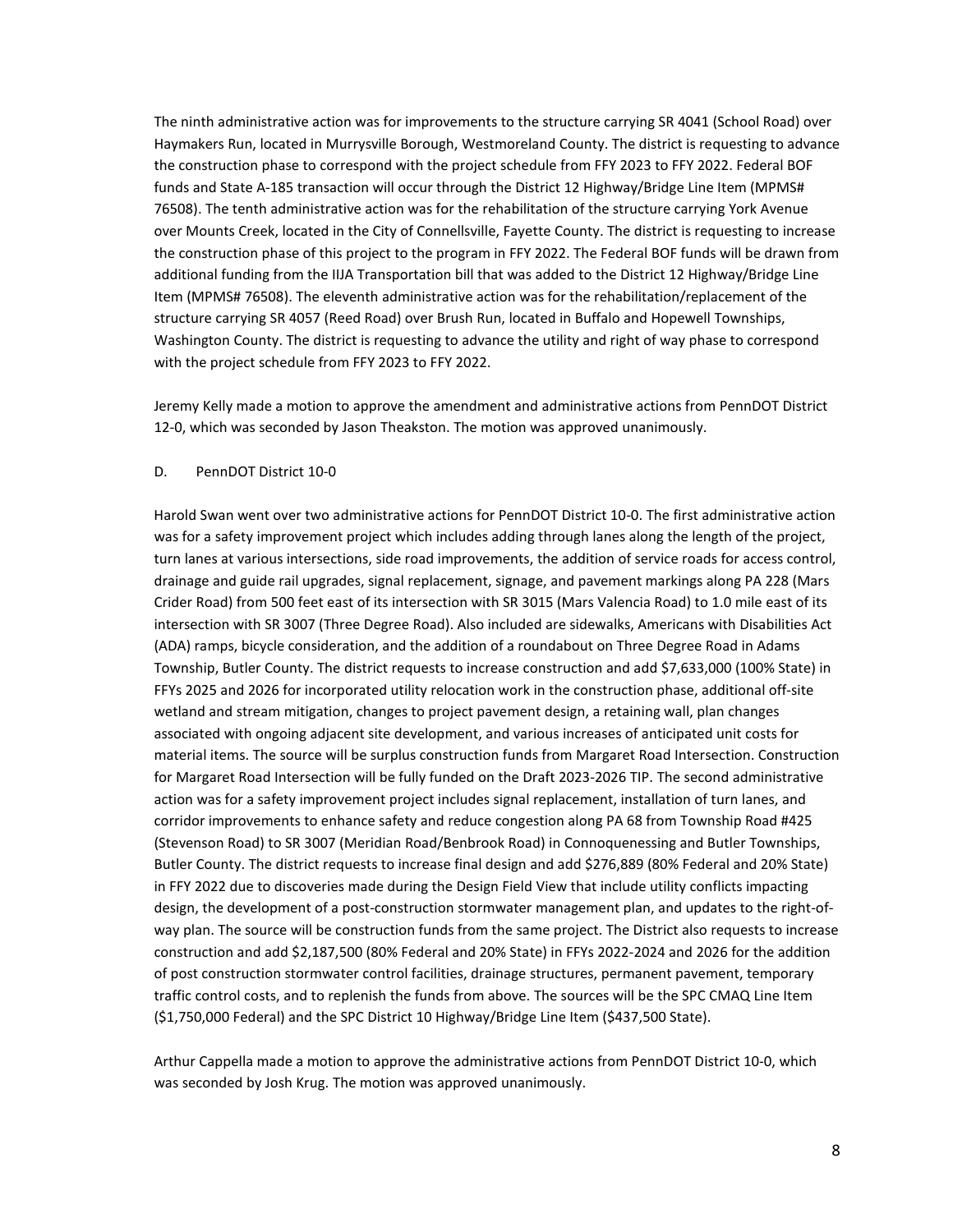# E. PennDOT District 11-0

John Quatman went over the ten administrative actions for PennDOT District 11-0. The first administrative action was for a bridge replacement project, located on SR 4002, (Anderson Road) over Small Run in Darlington Township, Beaver County, and SR 1016, (Blockhouse Run Road) over Blockhouse Run in Daugherty Township, Beaver County. The district requests the addition of a final design phase in 2022 for posted consultant agreement cost adjustment, with the source of funding coming from Thompson Run Rd Betterment and AL05 16th Bridge projects. The second administrative action was for a marine diesel engine retrofit project, located for the Port of Pittsburgh region. District waterways in Allegheny, Armstrong, Beaver, Washington, Westmoreland, Fayette and Greene Counties. The district requests to restore the construction phase approved from SPC CAQ Program 2019, with the source of funding coming from PA 88 Charleroi CMAQ project from District 12. The third administrative action was for a bridge replacement project, located on Means Road (T-637) approximately 200 feet northeast of the intersection with SR 208, in Wilmington Township, Lawrence County. The district requests the addition of ACT 13 funds as per Lawrence County request. The fourth administrative action was for the construction of necessary on-site transportation infrastructure, site utility infrastructure (water, sanitary sewer, storm sewer), off-site transportation improvements, public open space, general site preparation, and site remediation, located at the Almono, LP site within the neighborhood of Hazelwood in the City of Pittsburgh, Allegheny County. The district requests the increase of the construction phase to cover additional inspection costs, with the source of funding coming from the Betterment Reserve Allegheny County line item.

The fifth administrative action was for a mill and overlay project, located on PA 3007, Brodhead Road from Frankfort Road to Allegheny County line in City of Aliquippa, Hopewell and Center Townships, Beaver County. The district requests to increase the construction phase in 2022 for Smart Transportation award utilizing the SPC Smart Tr Initiative line item. The district is also advancing construction for current construction schedule, with the source of funding coming from SPC Traffic Signal 4, (2023 letting), Bakerstown Road Bridge and numerous deobligations. The sixth administrative action was for a slide remediation, located on PA 837, North State Street in West Mifflin Borough, Allegheny County. The district requests the addition of a final design phase to initiate design activities, with the source of funding coming from utility & right-of-way phases of the SR 2010 Lovedale Road Wall Remediation project. The seventh administrative action was for a mill and overlay project, located on PA 65 (Ohio River Blvd) from Emsworth to Sewickley Bridge in Glenfield, Haysville and Glen Osborne Boroughs, Allegheny County. The district requests the increase of the construction phase to cover barrier placement, with the source of funding coming from an available deobligation.

The eighth administrative action was for a bridge rehabilitation, bituminous approach, concrete pavement reconstruction, and drainage, located on SR 0050-A28, Washington Ave, from the intersection of Millers Run Road and Washington Pike South Fayette Township & Bridgeville Borough, Allegheny County. The district requests the increase of the construction phase to cover additional costs, with the source of funding coming from the MA 08 Glenwood Bridge project. The ninth administrative action was for a highway reconstruction project, located on Campbell's Run Road from McMichael Road to Keiner's Lane in Robinson and Collier Townships, Allegheny County. The district requests to increase the final design phase in 2022 for additional design effort towards right-of-way claims, and to increase the right-of-way phase in 2022 for revised rightof-way claims. The source of funding will come from the Construction phase of same project. The tenth administrative action was for a road diet, new traffic signals, pedestrian accommodations and equipment, new signing and pavement, located on Liberty Avenue from Grant Street to Herron Avenue in the City of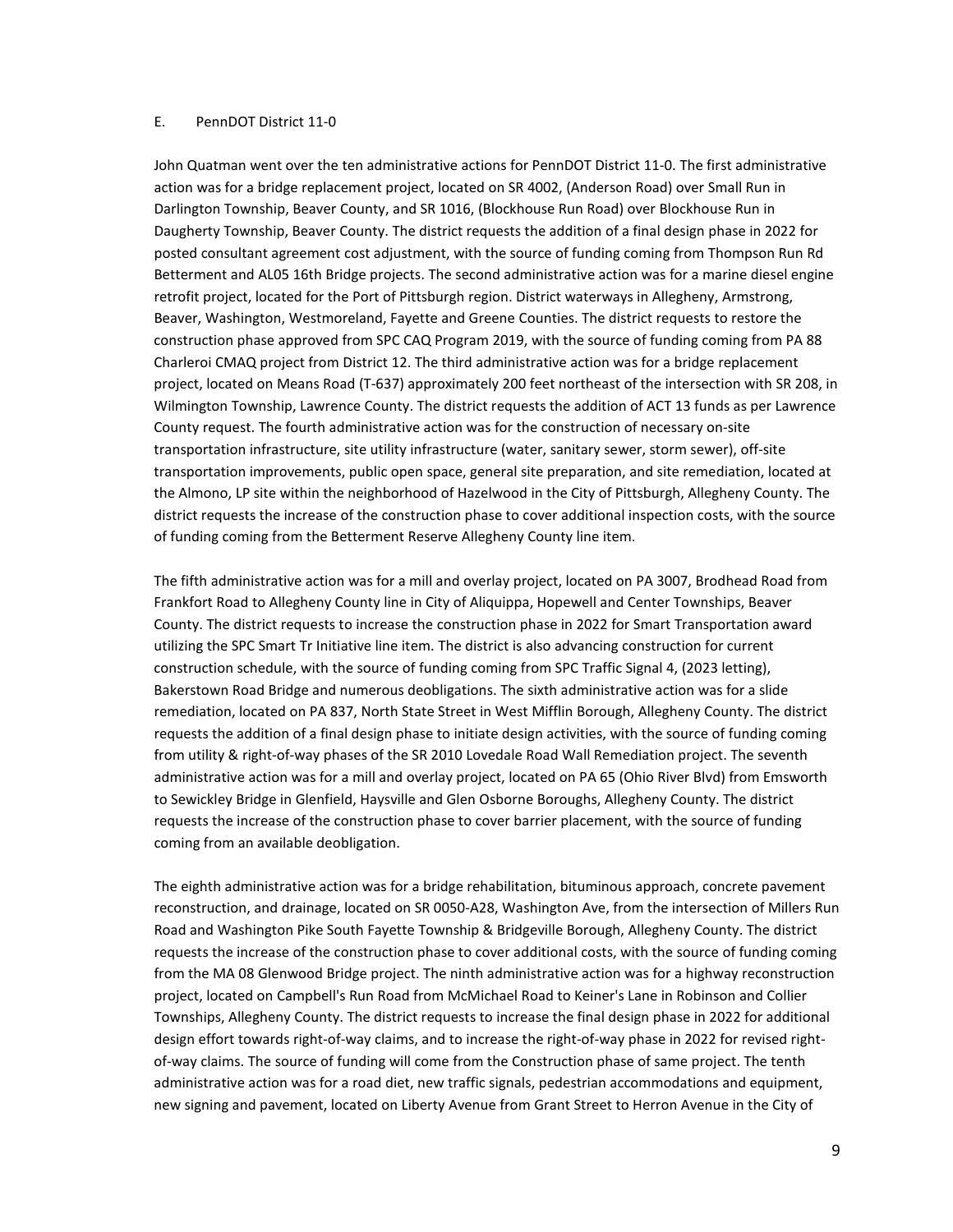Pittsburgh, Allegheny County. The district requests to increase the final design phase for current design estimate, with the source of funds coming from the Construction phase of same project.

Ann Ogoreuc made a motion to approve the administrative actions from PennDOT District 11-0, which was seconded by Arthur Cappella. The motion was approved unanimously.

# F. Transit TIP Amendment Summary

Tom Klevan went over the one amendment and three administrative actions from yesterday's TOC meeting. The Beaver County Transit Authority is adjusting a bus replacement project, moving up the scheduled funding from a 2023 programmed date to a 2022 programmed date, which will shift \$350,000 of 5307 funds, match by state and local funding. Beaver County Transit Authority will also be adding \$550,000 in federal and state funding to a support equipment project, as well as passenger amenities. The third administrative action for Beaver County Transit Authority will be for an addition of \$531,000 for a hardware and software project related to security equipment. The amendment for the Butler Transit Authority will be utilizing 5307 funding to add \$100,000 for a preventative maintenance project.

# 6. **2023 TIP Update**

Andy Waple began discussion of the 2023 TIP update with an update to the Interstate TIP. As per the handout, SPC added seven new projects to the interstate program in the region, and have completed eight projects. Through the 2023 TIP period, the interstate TIP has funded around \$825 million into the SPC region. An eighth project was not a part of the handout, the I-79 Southern Section reconstruction in Butler County, which also added another \$300 million to the interstate program. For the 12-year program, out to the year 2030, the Interstate program funds \$15.57 Billion for Pennsylvania, and \$1.833 Billion for SPC. Angela Saunders made a note that the I-70 over SR3009 reconstruction and realignment project was funded fully through the interstate program after being only slightly funded previously.

Ryan Gordon gave an update on the draft 2023 TIP, beginning with SPC completing their review and processing with Central Office. Moving now into a clean up phase on some funding allocations, there will be some slight tweaking of funds that Kevin McCullough and SPC will meet to discuss. The next round of TIP work group meetings is scheduled for March 2<sup>nd</sup> at 1:00 PM for District 10-0, March 7<sup>th</sup> at 10:00 AM for District 12-0 and March 9<sup>th</sup> at 10:00 AM for District 11-0. Links and the agenda for those meetings will be sent out next week. Agenda will be previewing the latest version of the 2023 draft TIP, in which minor changes have occurred since last work group meetings, as well as information on the LRTP project list, which needs to be brought into compliance with the 2023 financial guidance. There will also be discussion of public involvement with the 2023 TIP once we get into the May timeframe, mostly discussing how we want to do these meetings and involvement in each county/district. There will also be discussion on potential candidates for the upcoming SMART program.

Lillian Gabreski gave a presentation on the SMART program, first giving a timeline for the application period. The SMART application period opens on February 18<sup>th</sup>, with pre-applications due to SPC on March  $4^{\text{th}}$ . If the projects meet requirements, they will be invited to submit a final application, and will be notified of this before March 11<sup>th</sup>. Final application period closes on April 8<sup>th</sup>, with project evaluation ongoing until May 13<sup>th</sup>. TTC will endorse the project list during the May TTC meeting on May 19<sup>th</sup>, with the projects entering the 2023-2026 TIP, which will be approved at the end of June.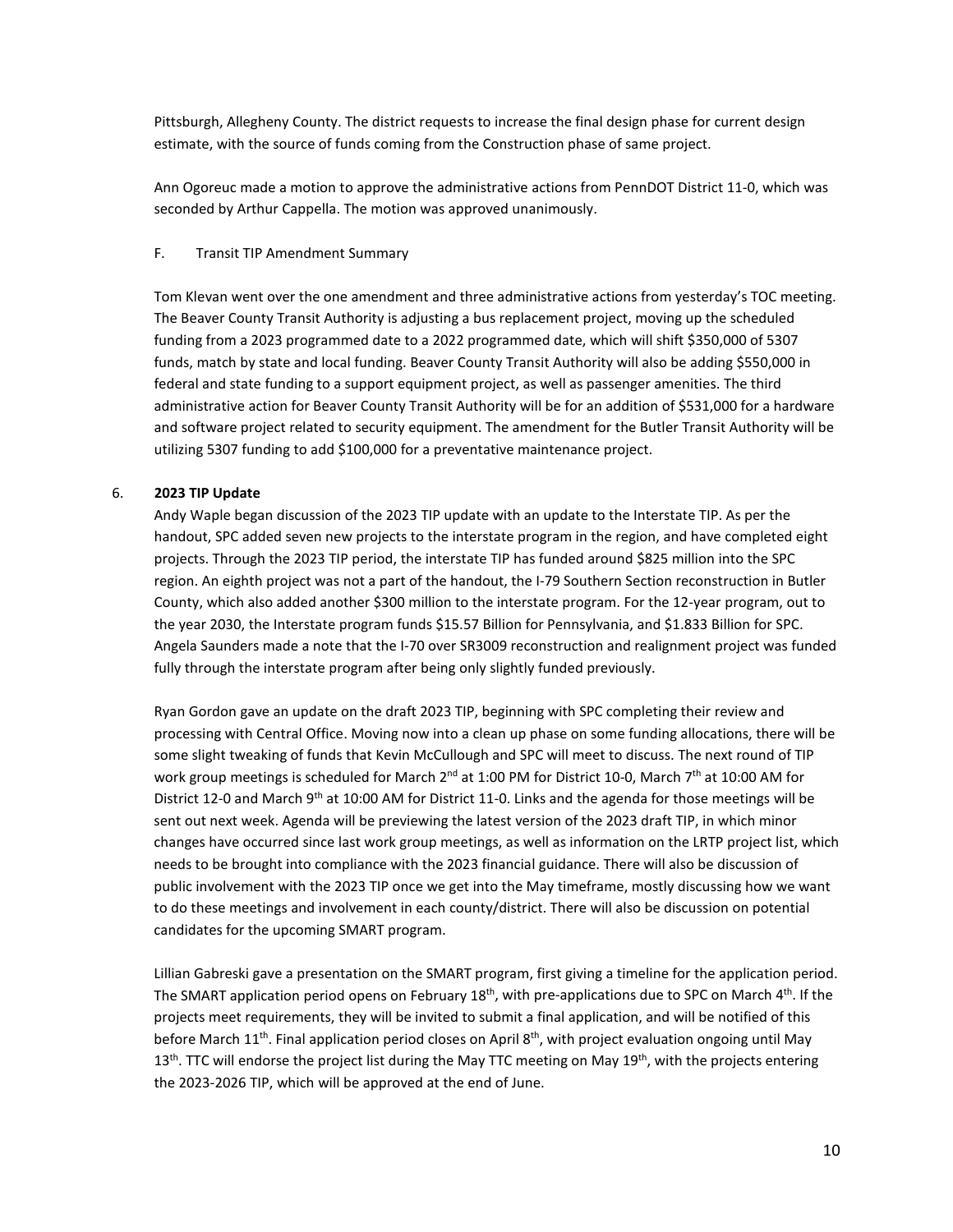#### 7. **SPC Reorganization**

Andy Waple gave an update on the SPC organizational assessment and reorganization that has been ongoing since late last year. SPC partnered with the consulting firm Guidehouse to conduct a strategic planning and organizational assessment, looking at our current state and our future state and making recommendations to get SPC to that desired future state. We looked over the people in the organization, the processes across all of SPCs departments, the technology we are currently using, and we looked at our mission and vision as part of our organizational strategy. Guidehouse conducted a number of interviews with staff members and reviewed a large number of our documents, as well as conducted external stakeholder interviews to come up with future state recommendations. There were four strategic goals which came out of the assessment; reimagining a vibrant internal culture, cultivating our communities, strengthening our partnership ecosystem, and closing gaps in enterprise-wide needs.

The vibrant internal culture will institute people-centric work policies and recognize and reward performance in support of SPC's preferred future, as well as investing in people development. The cultivating our communities will lead economic development and innovation in transportation, while making SPC become a hub for high-speed network connectivity in the region, building capability to advance regional sustainability initiatives while securing funding across the region for transportation and development. Strengthening our partnership ecosystem will establish SPC as a leading public-private partnership in Southwestern Pennsylvania, while positioning the region to maximize impact of ARPA and AJP. SPC will establish a symbiotic relationship with the City of Pittsburgh, while modernizing SPCs brand and strategic communications plan, while creating a strong development function at SPC. Closing gaps in enterprise-wide needs will create program evaluation processes, optimize SPC commission engagement, revamp annual budget development process, contract with external community partners to conduct diversity equity and inclusion training for SPC. It will also measure employee engagement, develop ongoing efforts to support the strategic plan, and create knowledge management and sharing practices.

Andy Waple then went over the new SPC organizational chart, mentioning that there are effectively two divisions now, the Operations and Finance Division and the Programs Division. There are two new positions at the Deputy Executive level; one for Finance and Operations, which will be filled by SPCs former Finance Director, Margaret Fonner, who will oversee Human Resources, Information and Data, Accounting and Finance, and Communications and Public Development, and one for programs, which will be filled by Andy Waple, to oversee Transportation Planning, Strategic Initiatives and Policy, and the Office of Economic and Workforce Development. Domenic D'Andrea will be moving into the Director of Transportation Planning position, and will be administering the TTC meetings starting next month, with Josh Spano taking over as manager of Transportation Operations and Safety. There is also a new Director position in the Office of Strategic Initiatives and Policy which is currently an open position, and will oversee some new environmental programs for SPC. There is also a new open position for a grant writer underneath this position, which is also open for applications. These positions will be open for another week and will then be filled soon afterwards. We hope that this director will be able to build relationships with external partners and community stakeholders in order to go after the unprecedented amount of discretionary funding that will be coming out over the next year to help position SPC as a bridge between economic development and transportation for the region.

#### 8. **Other Business/Status Reports**

There was no other business or status reports to update.